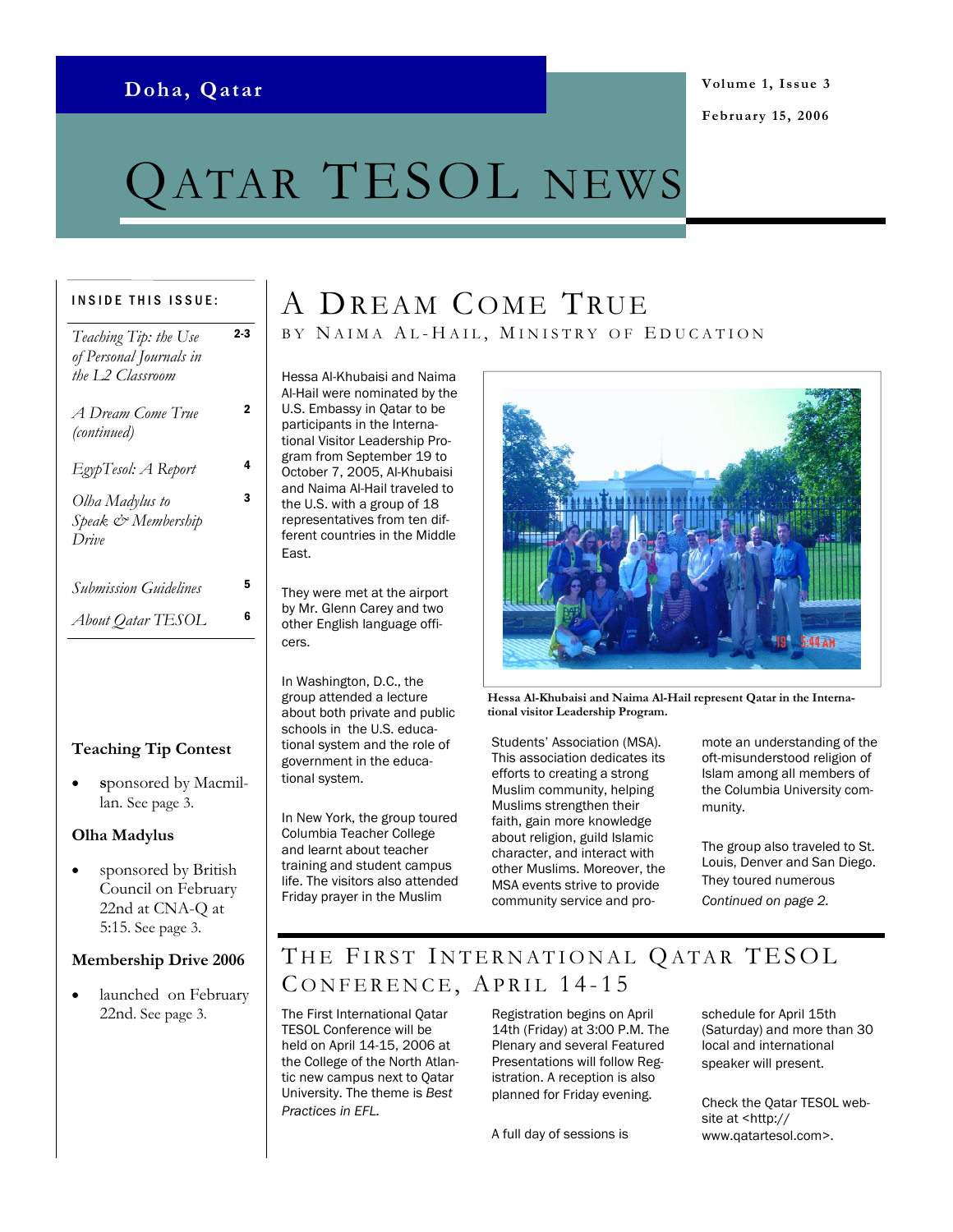## TEACHING TIP: THE USE OF PERSONAL JOURNALS IN THE L2 CLASSROOM BY DEBRA HAWLEY, AL-ISRAA INDEPENDENT PRIMARY

GIRLS SCHOOL

#### **Quick Guide**

Key Words: Writing; journal, error correction; elementary through secondary education Learner English Level: Intermediate through native speaker

Learner Maturity Level: Middle grades through adult

Preparation Time: Varied from five minutes writing the topic on the board to a couple of hours responding to each student's entry

Activity Time: 10-15 minutes writing

Personal journals are commonplace in first language (L1) classrooms, but few consider using them in a foreign language or second language (L2) classroom. When presented with the idea of using personal journals in the L2 classroom, there is a mixed reaction. Some instructors feel that it is irresponsible to allow L2 students too much free rein because they will make errors and these errors

might become fossilized, thus ruining any

chance at attaining educated bilingualism. However, I feel that allowing students from the intermediate level on, a chance to use their  $12$  in low-

of the course).

Errors disappeared gradually without any red grading marks from the teacher; spelling errors, verb tense mistakes and misuse of prepositions seemed to self-correct; and L2 spe-

stress, authentic situa-Journaling enhances student ownership of the L2

tions has the potential to enhance their ownership of that L2 and lead to greater facility in the L2.

I have used journaling while teaching French in the U.S. and English in the U.S. and Qatar. In both instances, the L2 was being taught in the target language. Remarkable results followed after consistent usage (approximately three to five days a week for 10 to 15 minutes for each writing effort for the entirety

cific expression began to appear in proper context (instead of L1 expressions translated into L2).

Students need to be encouraged at the beginning of the journaling experience and a low-stress environment must be maintained. Many students have had their writing efforts returned to them over the years full of red marks.

(Continued on page 3.)

#### A DREAM COME TRUE CONTINUED FROM PAGE ONE

educational facilities such as public schools, private schools, community colleges, universities, TESL organizations, and language institutes primarily geared to meet the needs of immigrants and refugees. These programs for immigrants and refugees must provide proof that the students have sufficient proficiency in English to cope with academic studies.

The programs also train these students in work skills devel-

opment, literacy, citizenship competency and prepare them to take the GED (Graduate Equivalency Diploma) or high school equivalency diploma. In most of these language institutes many teachers instructing the immigrants were volunteers. One was above 65 years old.

In addition to the professional activities, the international visitors learned about the American way of life and culture. They were hosted by

several families coming from different educational and cultural backgrounds in different cities. The host families were very curious to learn about life in Qatar, especially in the fields of education and economy.

Al-Hail reports that the trip was an unforgettable, fruitful experience. She hopes that more Qatari people can have the opportunity to join this program in the future.

"The host families in the U.S. were very curious to learn about life in Qatar."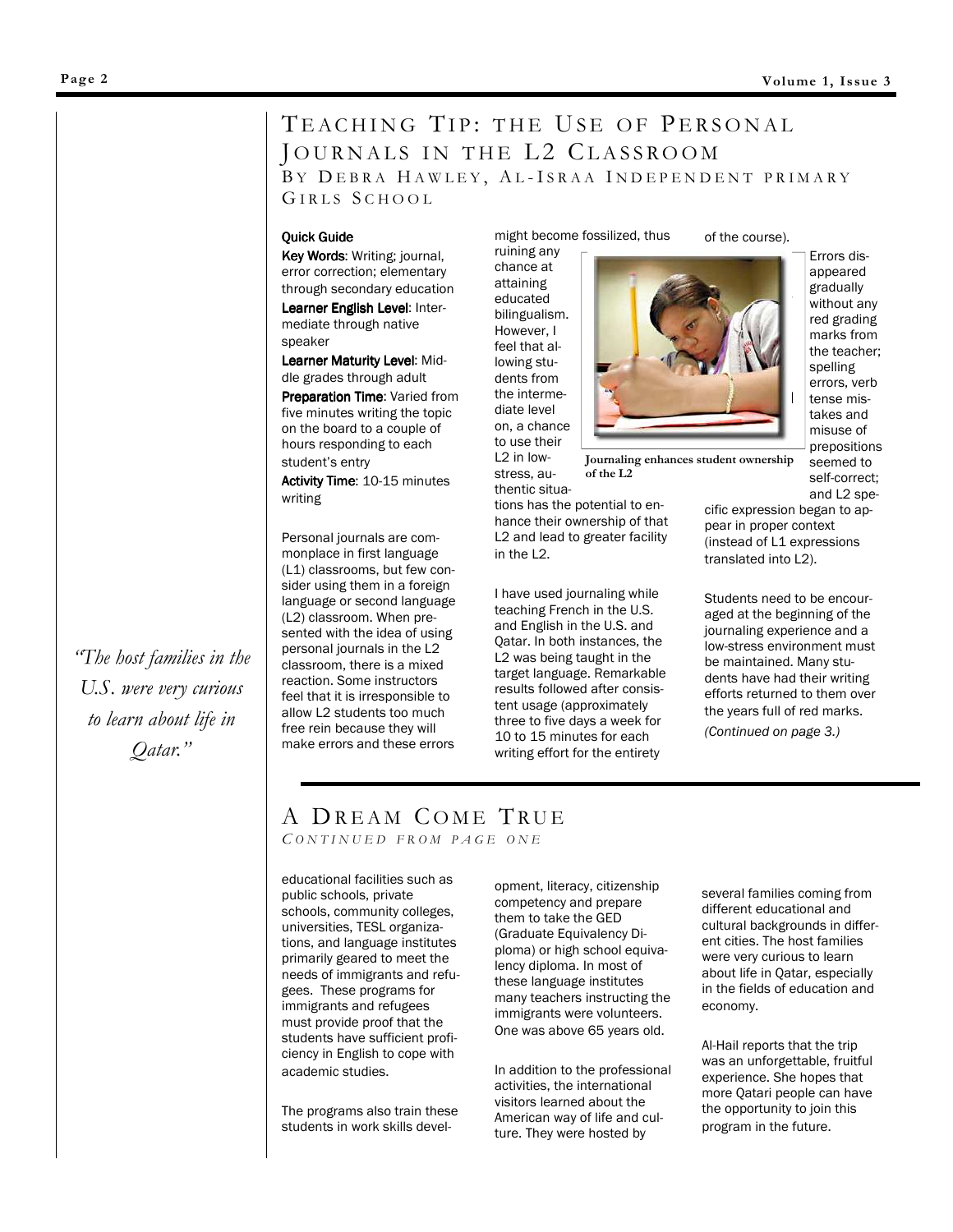### TEACHING TIP: THE USE OF PERSONAL JOURNALS IN THE L2 CLASSROOM (CONTINUED FROM PAGE TWO)

This has discouraged them from writing. It is best not to overtly correct each mistake, but select a few (More about errors below.)

Journaling offers an opportunity to dissolve the negativity that surrounds the writing process for many students and it provides a chance for students to establish ownership of the new language they are learning.

The following is a brief list of some basic ways to utilize successfully journaling in the L2 classroom.

#### 1. Which topics?

Begin with simple autobiographical topics. Students write easily about what they know the best: themselves. Begin with concrete topics students have learned how to discuss, and move gradually into topics related to their readings or "what-if" topics that generate creativity, make-believe and fantasy.

2. Class discussion and critical thinking

Teacher or student starts the discussion, depending on the class atmosphere and topic. Be open to the "teachable moment". If the topic sparks student discussion, facilitate that discussion by asking, "Why?" Do not fear losing control when the students are excited by a topic and want to discuss it.

3. What to do about errors?

A journal entry is not the place to correct errors. It is the place for students to try to use what s/he knows. Do not write or mark anything within the area where the student wrote.

4. How to respond to journal entries?

Respond with authentic responses as if you were talking

lost a

connect with your student.



I try to write a little every day.

Also, use your responses to incorporate correct spelling, grammar or expressions that the student writer used inappropriately. For example, to correct the misspelled word, "parashoot, " do not write, "You spelled 'parachute' wrong." Instead write, "I would be scared to rely on a parachute to save my life! When did you become interested in sky-diving." This teacher reaction was a real reaction. Most students will notice the correct spelling because the topic interests them. The correct spelling will be readily incorporated into their personal lexicon. The L2 student now owns that word.

5. Errors and the 'missteaks' page

A 'missteaks' page is a page of mistakes. The play on words is a reminder to correct their own mistakes and a way

of incorporating fun through word-play into learning. Once a week my students take out their 'missteaks' page. I address any errors that jumped out at me during the week in their spoken language and written language, including their journals. My students copy these mistakes with corrections onto their 'missteaks' page with the goal never to

> commit the mistake again.

The 'missteaks' technique happened by accident one day when a student said, "Open the

light," for the hundredth time. Transforming my frustration into humor, I asked them to make a note on their 'missteaks' page so they would never make it again. They began to remember the correct usage and even corrected each other if they forgot it. They were even motivated to ask questions about English usage, thus demonstrating a growing metacognitive awareness.

#### ☼☼☼

Macmillan Publisher Representative, Sheila Hutton, offers the prize of Learning Teaching, a teacher resource book by Jim Scrivener, plus the verb wheel pack.

In the next contest, a second prize, Straightforward and Teaching Tips will also e awarded. Submit your Teaching Tip to Jane Hoelker. (Email address on last page of newsletter.)

"Never force students to read their journal entry aloud in class. Never read their writings aloud without their permission. This violates teacherstudent trust."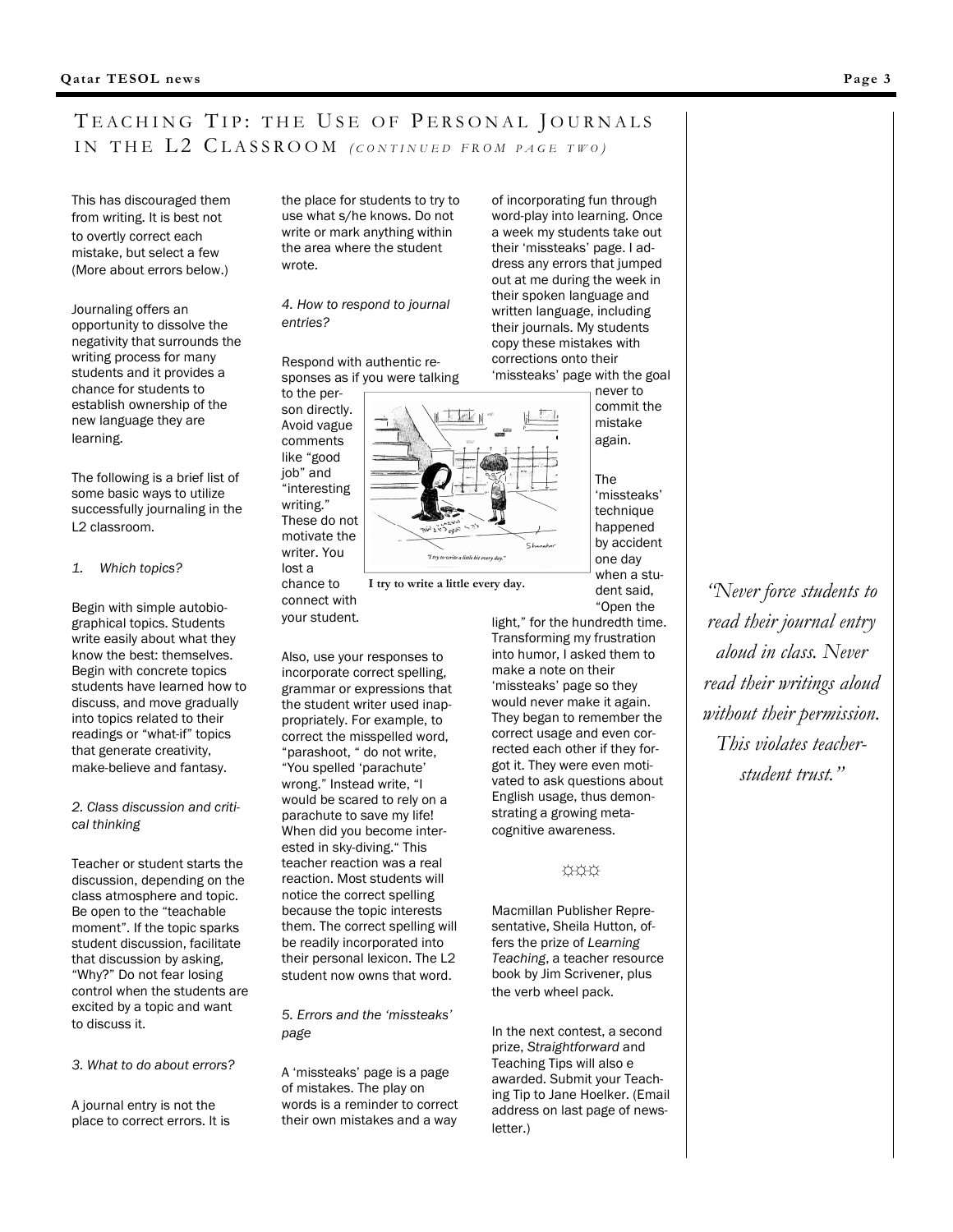# EGYPT TESOL:  $A$  REPORT DECEMBER 2-4TH, 2005

EgypTesol held its Sixth Annual Convention in December, 2005. the theme of the convention was Best Practice in TEFL. The Board of EgypTesol is made up entirely of Egyptian nationals.

The Sixth Annual Convention consisted of 98 presentations, covering a wide range of topics as well as Special Interest Groups. The SIGs, workshops and paper presentations related to both the theory and practice of English language teaching. An additional feature of the convention was the Electronic Oasis, which was well attended. The ELT Book Exhibition was geared mostly to the elementary and intermediate levels.

The President of EgypTesol opened the Convention with a welcoming address. She was followed by Eric Dwyer of Florida International University in the USA, one of the plenary speakers. The focus of his message was on ways to keep the students engaged during the learning process. This

could be done by taking into consideration their interests and by encouraging them to attain a feeling of "ownership" in their own learning.

The second

plenary speaker, Paul Seligson, who has taught in 20 countries and is currently with Oxford University Press, discussed observing teachers. The EgypTesol held its Sixth Convention in

title of his plenary was

"Teaching Observed: How to Befriend Classroom Observation." He emphasized that observations should be helpful for teachers and not something that they dread. He also pointed out the benefits of preobservation and postobservation conferences between the teachers and the supervisors.

December, 2005.

The third plenary, "Educational

Concerns: Towards Learner Independence and Autonomy," was presented by Jenny Dooley of Express Publishing. She has been part of the EFL field for over 15 years. She spoke about ways to help the

> students develop inde-

pendence and autonomy.

EgypTesol will hold its 7th Convention in Cairo, Egypt, November 17-19, 2006. the deadline for submission of proposals is July 31st, 2006. Submit proposals online at <http://www.egyptesol.org/ proposal.asp> and <http:// www.egyptesol.org/.coapplica tion.acp>.

### OLHA MADYLUS TO SPEAK ON FEBRURARY 22 MEMBERSHIP DRIVE LAUNCHED!

Olha Madylus, sponsored by the British Council, will speak at College of the North Atlantic-Qatar from 5:15 to 7:15 P.M. The event will take place in Building 1 in Lecture Theater 104. The topic is Practical Ways of Motivating Young Learners.

Olha will explain how motivation is the key to effective learning and that teachers can only do so much to establish the learning environment of the classroom. It is the

learners who need to be engaged, challenged and stimulated. It is they who need to be active in the process of learning.

Therefore, it is important to look at the broader range of Young Learners from five to 18 years old. Madylus will look at practical approaches and activities that teachers can readily take into their language classrooms. These activities will take into account cognitive development and recent discoveries of brain development as well as the presenter's particular area of interest—the pleasure principle in learning.

☼☼☼

A short membership drive will take place before and after the event. Renewed membership will extend from anytime before the April, 2006 conference until the Spring 2007 Qatar TESOL Conference. Renew now to update your contact information and receive current announcements.

"EgypTesol will hold its 7th Convention in Cairo, November 17- 19. Deadline for proposals is July 31st."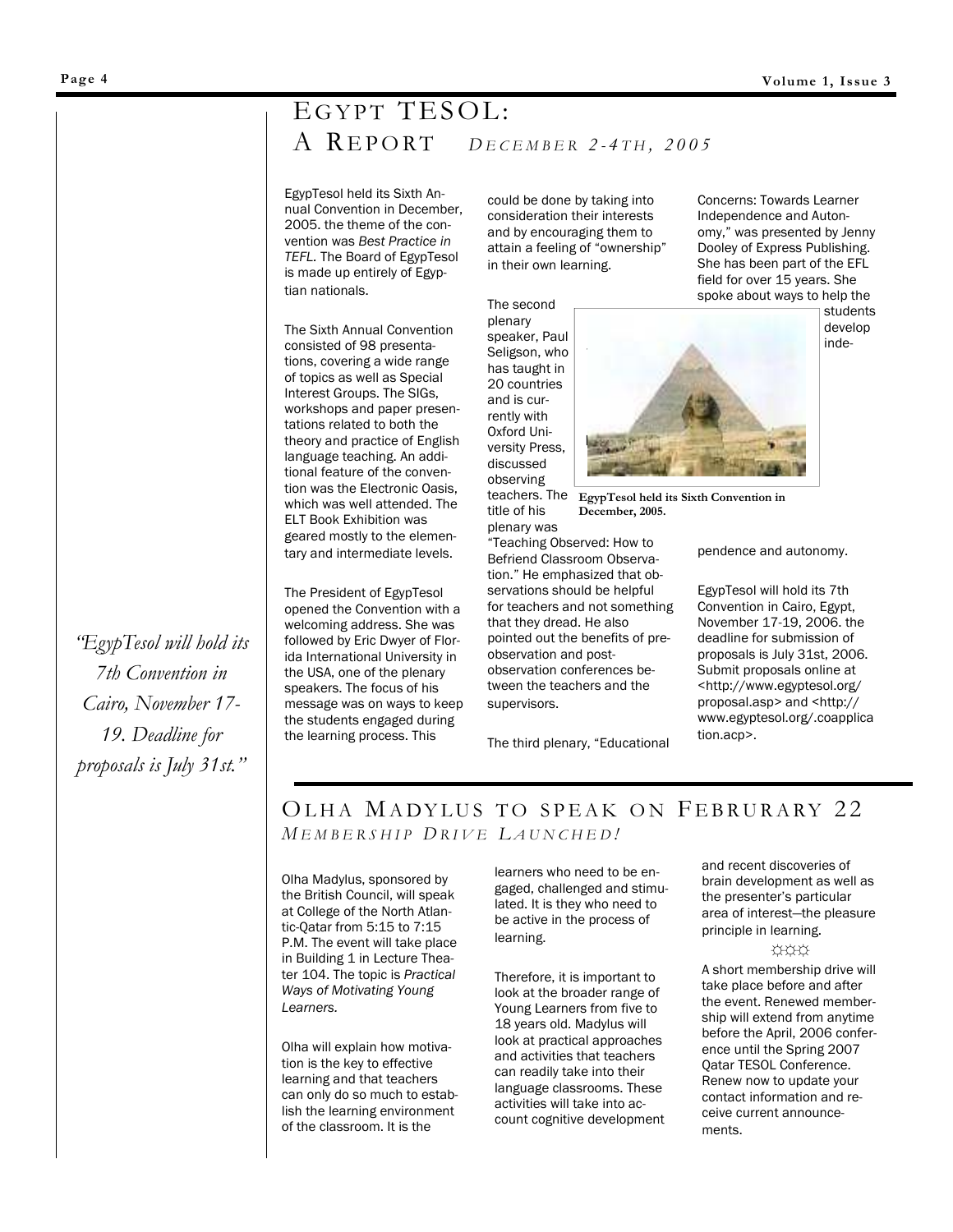# SUBMISSION GUIDELINES

The editors welcome submissions of materials concerned with all aspects of language education, particularly with relevance to Qatar and the Gulf region. If accepted, the editors reserve the right to edit all copy for length, style and clarity, without prior notification to authors. Materials in English should be sent in Rich Text Format by email to the coeditors, Dr. Sabiha Aydelott (saydelott@qf.org.qa) and Jane Hoelker (jhoelker@qf.org.qa).

#### 1. Teaching Tips

Submissions should be original teaching techniques or a lesson plan you have used. Readers should be able to replicate your technique or lesson plan. Submissions should:

- be up to 1,000 words
- have the article title, the author name, affiliation, email address and word count at the top of the first page
- include a Quick Guide to the lesson plan or teaching technique
- have tables, figures, appendices, etc. attached as separate files
- be sent as an email attachment

#### Quick Guide Example:

Key Words: Listening, Materials Design

Learner English Level: High Beginner through Adult Learner Maturity Level: Junior High through Adult

Preparation Time: 10 minutes to white out selected lines & xerox copy Activity Time: 30 to 40 min-

#### utes

#### **Announcement**

The Teaching Tips Contest is supported this year by the Macmillan Publishers Representative, Sheila Hutton. She offers the first prize of Learning Teaching, a teacher resource book by Jim Scrivener, plus the verb wheel pack as well as a second prize, Straightfor-

ward and Teaching Tips. 2. Book and

**Educational Material Reviews** 

We invite review of

books and other educational materials like educational software (especially CALL), or websites. Review articles of up to 1,000 words treating several related titles are particularly welcome. Submissions should:

- show a thorough understanding of the material reviewed
- reflect actual classroom usage in the case of classroom materials
- be thoroughly checked and proofread before submission
- send as an email to the editors

Guidelines on how to write a book review can be found on the following websites:

- http://www.indiana.edu/ ~wts/pamphlets/ book\_reviews.shtml
- http:// www.leo.stcloudstate.ed u/acadwrite/ bookrev.html
- http://astro.temple.edu/

~rimmerma/25revs.html

• http://www.wisc.edu/ writing/Handbook/ CriNonfiction\_intro.html

#### 3. Readers' Forum

Articles of thoughtful essays on topics related to language teaching and learning in Qatar or the Gulf

> are welcome. Submissions should:

be of relevance to language teachers in Qatar or the Gulf

• contain up to 2,500 words

- include an English abstract
- include a short bio and a digital photo
- be accompanied by an English abstract of up to 150 words

#### 4. Readers' Views

Responses to articles or other items in the Qatar TESOL Newsletter are invited. Submissions could contain up to 1,000 words and sent to the editors and time allowed for a response to appear in the same issue, if appropriate. Anonymous correspondence will not be published. Send as an email attachment to the editors.

#### 5. Conference Reports

If you have attended a con- (Continued on page 6.)

"The editors welcome submissions . . . concerned with all aspects of language education, particularly with relevance to Oatar and the Gulf region."



Interview a well-known professional.